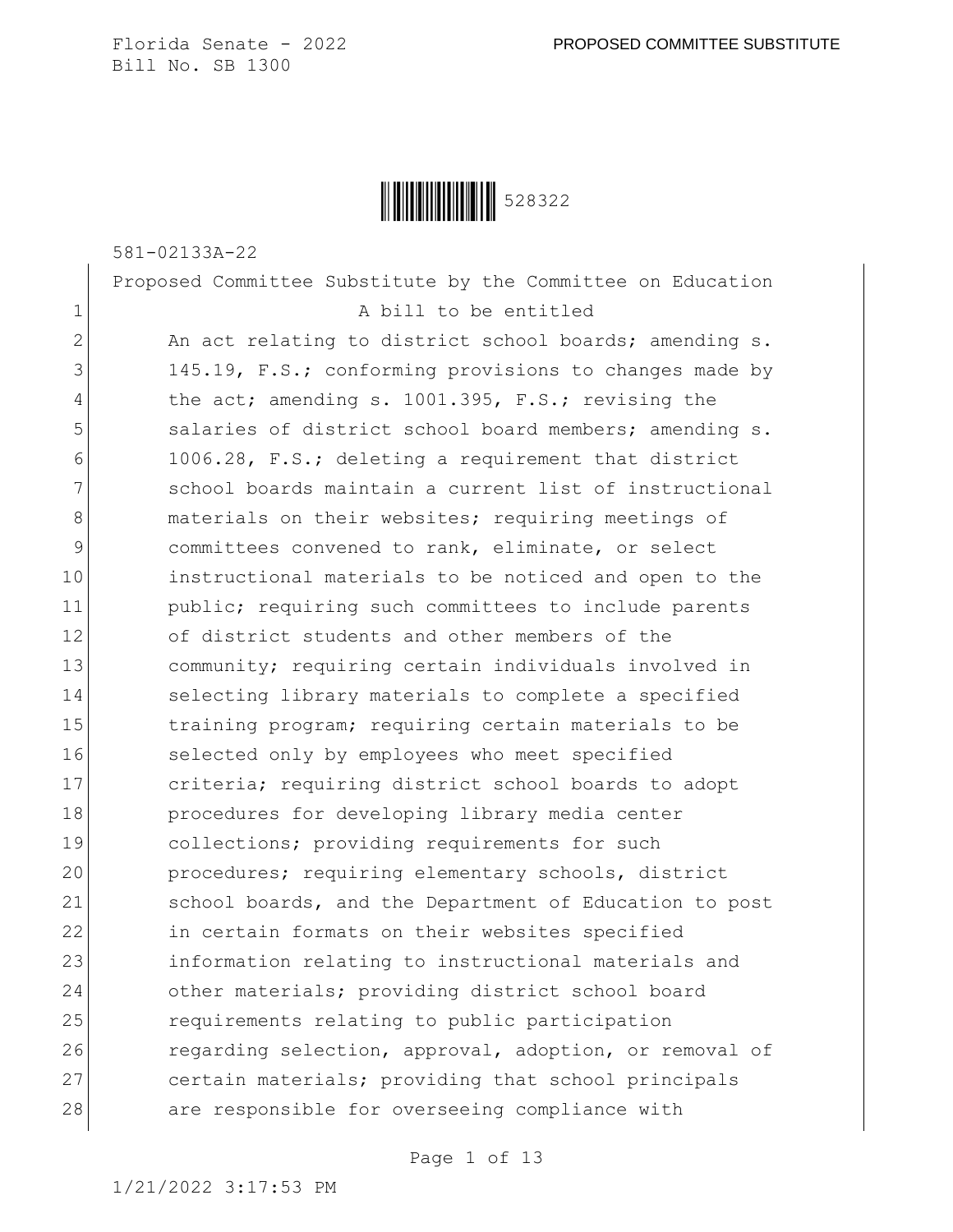**│││││││││││││││** 528322

581-02133A-22

37

29 Specified procedures relating to library media center materials; amending s. 1006.29, F.S.; revising requirements for the department relating to the development of training programs for the selection of 33 and materials used in schools and library media centers; amending s. 1006.40, F.S.; revising district school board requirements for the selection and adoption of 36 certain materials; providing an effective date.

38 Be It Enacted by the Legislature of the State of Florida: 39 40 Section 1. Subsection (2) of section 145.19, Florida

41 Statutes, is amended to read:

42 145.19 Annual percentage increases based on increase for 43 state career service employees; limitation.-

44 (2) Each fiscal year, the salaries of all officials listed 45 in this chapter,  $s. 1001.395$ , and s. 1001.47 shall be adjusted. 46 The adjusted salary rate shall be the product, rounded to the 47 nearest dollar, of the salary rate granted by the appropriate 48 section of this chapter,  $s. 1001.395$ , or s. 1001.47 multiplied 49 first by the initial factor, then by the cumulative annual 50 factor, and finally by the annual factor. The Department of 51 Management Services shall certify the annual factor and the 52 cumulative annual factors. Any special qualification salary 53 received under this chapter, s. 1001.47, or the annual 54 performance salary incentive available to elected 55 superintendents under s. 1001.47 shall be added to such adjusted 56 salary rate. The special qualification salary shall be  $$2,000$ , 57 but shall not exceed \$2,000.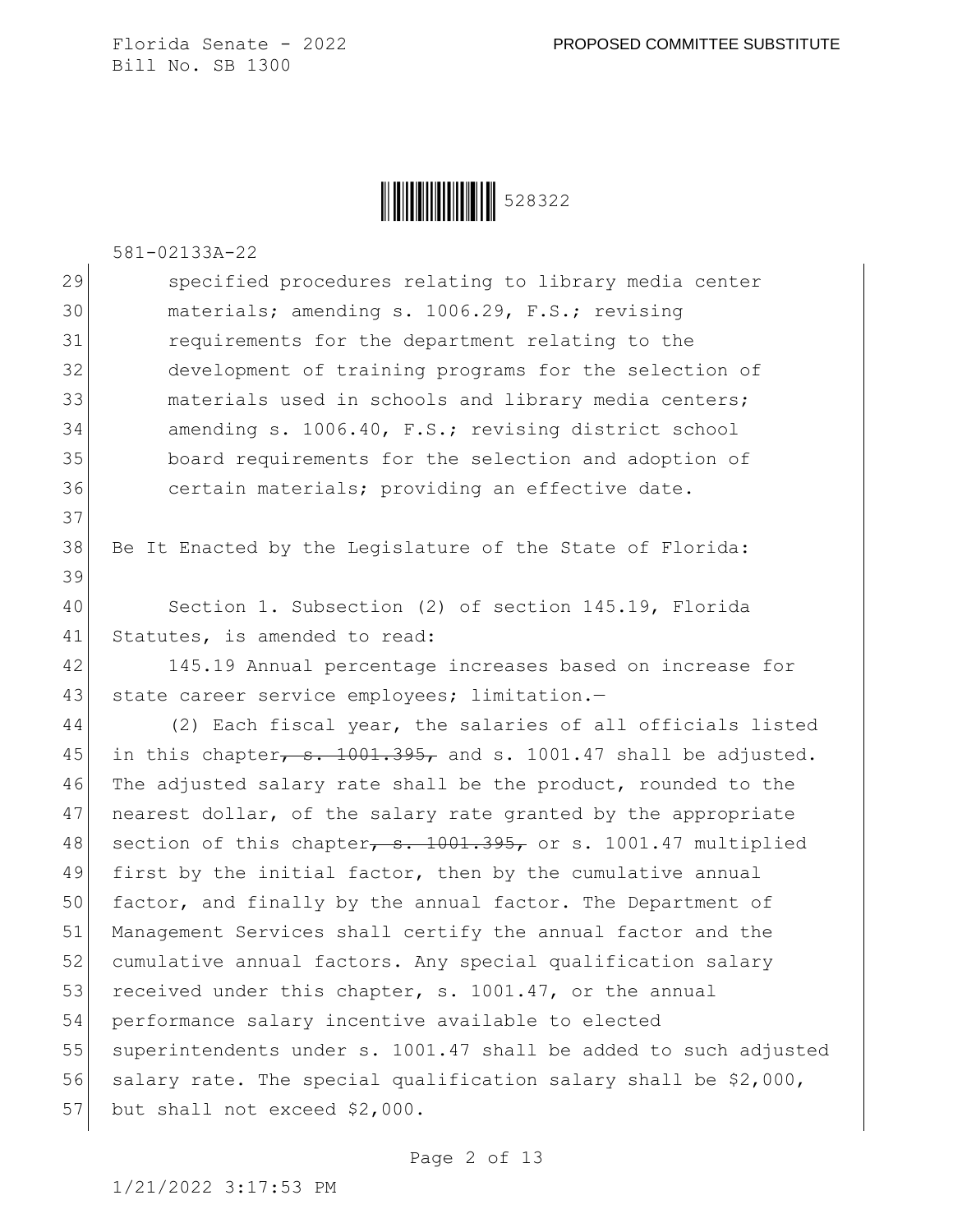║║║║║║║║║║ 528322

581-02133A-22

58 Section 2. Section 1001.395, Florida Statutes, is amended 59 to read: 60 1001.395 District school board members; compensation.-61 (1) Each member of the district school board shall receive 62 a base salary equal to the annual salary of a member of the 63 Legislature identified in s. 11.13(1)(a)2., as determined 64 pursuant to the General Appropriations Act or legislation 65 implementing the General Appropriations Act<sub> $\tau$ </sub> the amounts 66 indicated in this section, based on the population of the county 67 the district school board member serves. In addition, 68 compensation shall be made for population increments over the 69 minimum for each population group, which shall be determined by 70 multiplying the population in excess of the minimum for the 71 group times the group rate. The product of such calculation 72 shall be added to the base salary to determine the adjusted base 73 salary. The adjusted base salaries of district school board 74 members shall be increased annually as provided for in s. 75 145.19. 76 Pop. Group County Pop. Range Base Salary Group Rate 77 Minimum Maximum 78  $\pm$   $-0$   $\frac{9}{2}$   $\frac{999}{5}$   $\frac{55}{200}$   $\frac{100}{20}$   $\frac{20}{20}$   $\frac{20}{20}$ 79 II 10,000 49,999 5,833 0.020830 80 III 50,000 99,999 6,666 0.016680

Page 3 of 13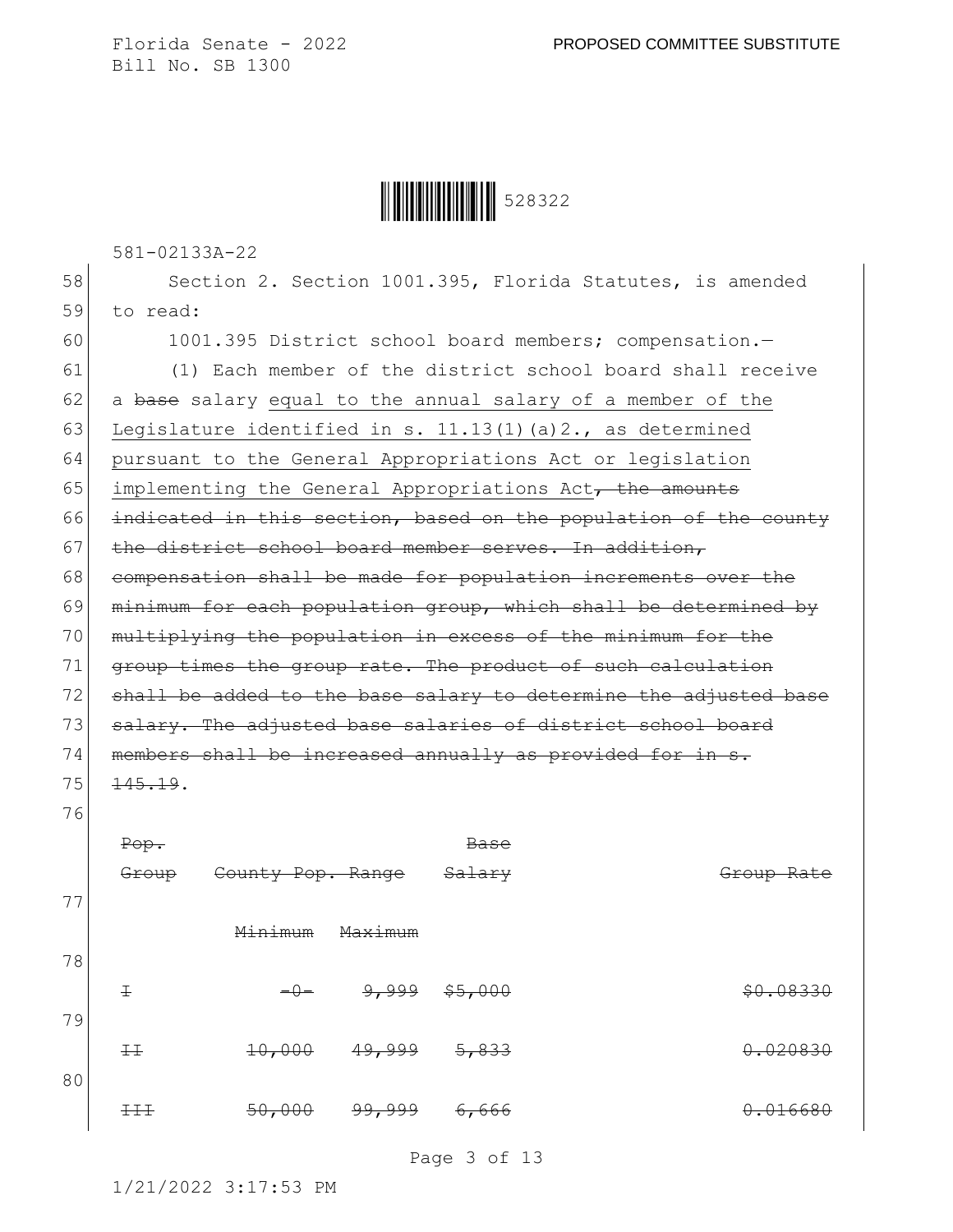| <u>                                   </u> | 528322 |
|--------------------------------------------|--------|
|--------------------------------------------|--------|

|     | 581-02133A-22                                                             |                    |                    |        |                                                               |
|-----|---------------------------------------------------------------------------|--------------------|--------------------|--------|---------------------------------------------------------------|
| 81  |                                                                           |                    |                    |        |                                                               |
|     | $\pm \vee$                                                                | <del>100,000</del> | <del>199,999</del> | 7,500  | 0.008330                                                      |
| 82  |                                                                           |                    |                    |        |                                                               |
|     | V                                                                         | 200,000            | <del>399,999</del> | 8, 333 | 0.004165                                                      |
| 83  |                                                                           |                    |                    |        |                                                               |
|     | ₩Ŧ                                                                        | 400,000            | <u>999,999</u>     | 9,166  | 0.001390                                                      |
| 84  |                                                                           |                    |                    |        |                                                               |
|     | <del>VII</del>                                                            | 1,000,000          |                    | 10,000 |                                                               |
| 85  |                                                                           |                    |                    |        |                                                               |
| 86  |                                                                           |                    |                    |        |                                                               |
| 87  | (2) Notwithstanding the provisions of this section $\theta$ at $\theta$ . |                    |                    |        |                                                               |
| 88  | 145.19, district school board members may reduce their salary             |                    |                    |        |                                                               |
| 89  | rate on a voluntary basis.                                                |                    |                    |        |                                                               |
| 90  |                                                                           |                    |                    |        | (3) Notwithstanding the provisions of this section and s.     |
| 91  | 145.19, the salary of each district school board member shall be          |                    |                    |        |                                                               |
| 92  | the amount calculated pursuant to subsection (1) or the                   |                    |                    |        |                                                               |
| 93  | district's beginning salary for teachers who hold baccalaureate           |                    |                    |        |                                                               |
| 94  | degrees, whichever is less.                                               |                    |                    |        |                                                               |
| 95  | Section 3. Paragraphs (a) and (d) of subsection (2) and                   |                    |                    |        |                                                               |
| 96  | subsection (4) of section 1006.28, Florida Statutes, are                  |                    |                    |        |                                                               |
| 97  | amended, and paragraph (e) is added to subsection (2) of that             |                    |                    |        |                                                               |
| 98  | section, to read:                                                         |                    |                    |        |                                                               |
| 99  |                                                                           |                    |                    |        | 1006.28 Duties of district school board, district school      |
| 100 | superintendent; and school principal regarding K-12                       |                    |                    |        |                                                               |
| 101 | instructional materials.-                                                 |                    |                    |        |                                                               |
| 102 | (2) DISTRICT SCHOOL BOARD. The district school board has                  |                    |                    |        |                                                               |
| 103 | the constitutional duty and responsibility to select and provide          |                    |                    |        |                                                               |
| 104 | adequate instructional materials for all students in accordance           |                    |                    |        |                                                               |
| 105 |                                                                           |                    |                    |        | with the requirements of this part. The district school board |
|     |                                                                           |                    |                    |        |                                                               |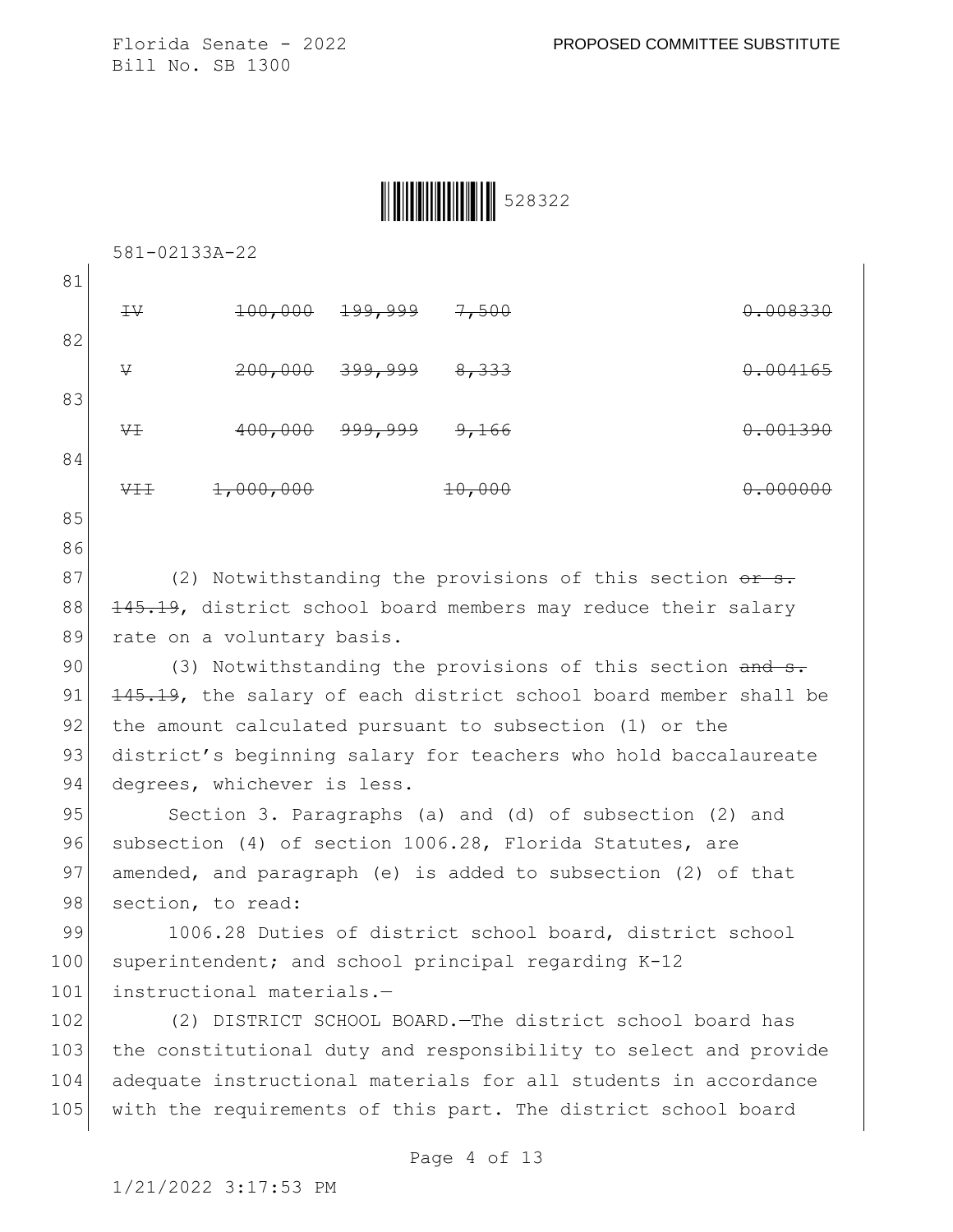**│││││││││││││││** 528322

581-02133A-22

106 also has the following specific duties and responsibilities: 107 (a) *Courses of study; adoption.*—Adopt courses of study, 108 including instructional materials, for use in the schools of the 109 district.

110 1. Each district school board is responsible for the 111 content of all instructional materials and any other materials 112 used in a classroom, made available in a school library, or 113 included on a reading list, whether adopted and purchased from 114 the state-adopted instructional materials list, adopted and 115 purchased through a district instructional materials program 116 under s. 1006.283, or otherwise purchased or made available. 117 Each district school board shall maintain on its website a 118 current list of instructional materials, by grade level, 119 purchased by the district.

120 2. Each district school board must adopt a policy regarding 121 an objection by a parent or a resident of the county to the use 122 of a specific instructional material, which clearly describes a 123 process to handle all objections and provides for resolution. 124 The process must provide the parent or resident the opportunity 125 to proffer evidence to the district school board that:

126 a. An instructional material does not meet the criteria of 127 s. 1006.31(2) or s. 1006.40(3)(d) if it was selected for use in 128 a course or otherwise made available to students in the school 129 district but was not subject to the public notice, review, 130 comment, and hearing procedures under s.  $1006.283(2)(b)8.$ , 9., 131 and 11.

132 b. Any material used in a classroom, made available in a 133 school library, or included on a reading list contains content 134 that is pornographic or prohibited under s. 847.012, is not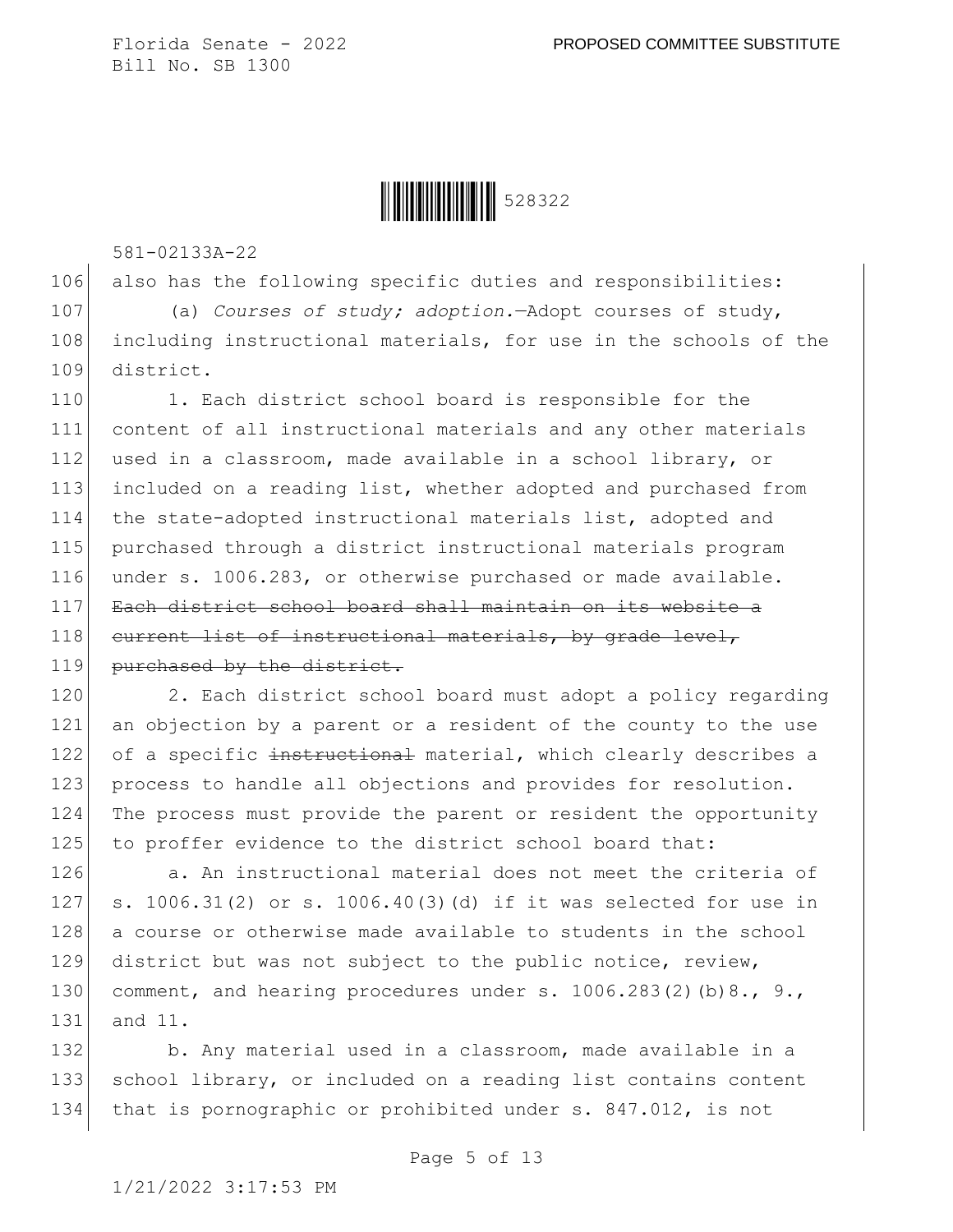**│││││││││││││││** 528322

581-02133A-22

138

135 suited to student needs and their ability to comprehend the 136 material presented, or is inappropriate for the grade level and 137 age group for which the material is used.

139 If the district school board finds that an instructional 140 material does not meet the criteria under sub-subparagraph a. or 141 that any other material contains prohibited content under sub-142 subparagraph b., the school district shall discontinue use of 143 the material for any grade level or age group for which such use 144 is inappropriate or unsuitable.

145 3. Each district school board must establish a process by 146 which the parent of a public school student or a resident of the 147 county may contest the district school board's adoption of a 148 specific instructional material. The parent or resident must 149 file a petition, on a form provided by the school board, within 150 30 calendar days after the adoption of the instructional 151 material by the school board. The school board must make the 152 form available to the public and publish the form on the school 153 district's website. The form must be signed by the parent or 154 resident, include the required contact information, and state 155 the objection to the instructional material based on the 156 criteria of s. 1006.31(2) or s. 1006.40(3)(d). Within 30 days 157 after the 30-day period has expired, the school board must, for 158 all petitions timely received, conduct at least one open public 159 hearing before an unbiased and qualified hearing officer. The 160 hearing officer may not be an employee or agent of the school 161 district. The hearing is not subject to the provisions of 162 chapter 120; however, the hearing must provide sufficient 163 procedural protections to allow each petitioner an adequate and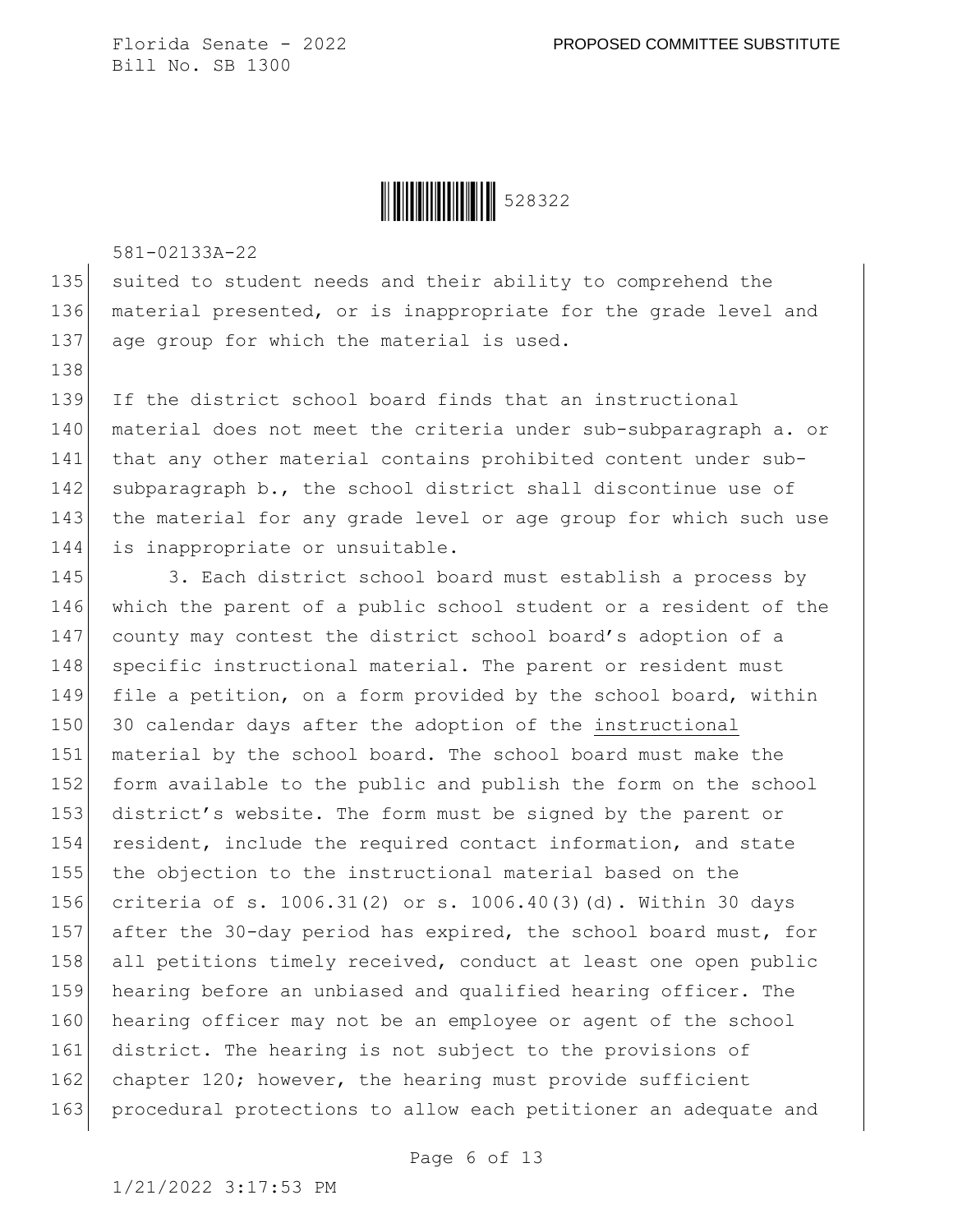**│││││││││││││││** 528322

581-02133A-22

166

164 fair opportunity to be heard and present evidence to the hearing 165 officer.

167 The school board's decision after convening a hearing is final 168 and not subject to further petition or review.

169 4. Meetings of committees convened for the purpose of 170 ranking, eliminating, or selecting instructional materials for 171 recommendation to the district school board must be noticed and 172 open to the public in accordance with s. 286.011. Any committees 173 convened for such purposes must include parents of school 174 district students and other members of the community.

175 (d) *School library media services; establishment and*  176 *maintenance.*—Establish and maintain a program of school library 177 media services for all public schools in the district, including 178 school library media centers, or school library media centers 179 open to the public, and, in addition such traveling or 180 circulating libraries as may be needed for the proper operation 181 of the district school system. Each school district shall 182 provide training to School librarians, and media specialists, 183 and other personnel involved in the selection of school district 184 library materials must complete a training program developed 185 pursuant to s. 1006.29(5) before reviewing and selecting 186 regarding the prohibition against distributing harmful materials 187 to minors under s. 847.012 and applicable case law, and best 188 practices for providing students access to age-appropriate 189 materials and library resources. Upon written request, a school 190 district shall provide access to any material or book specified 191 in the request that is maintained in a district school system 192 library and is available for review.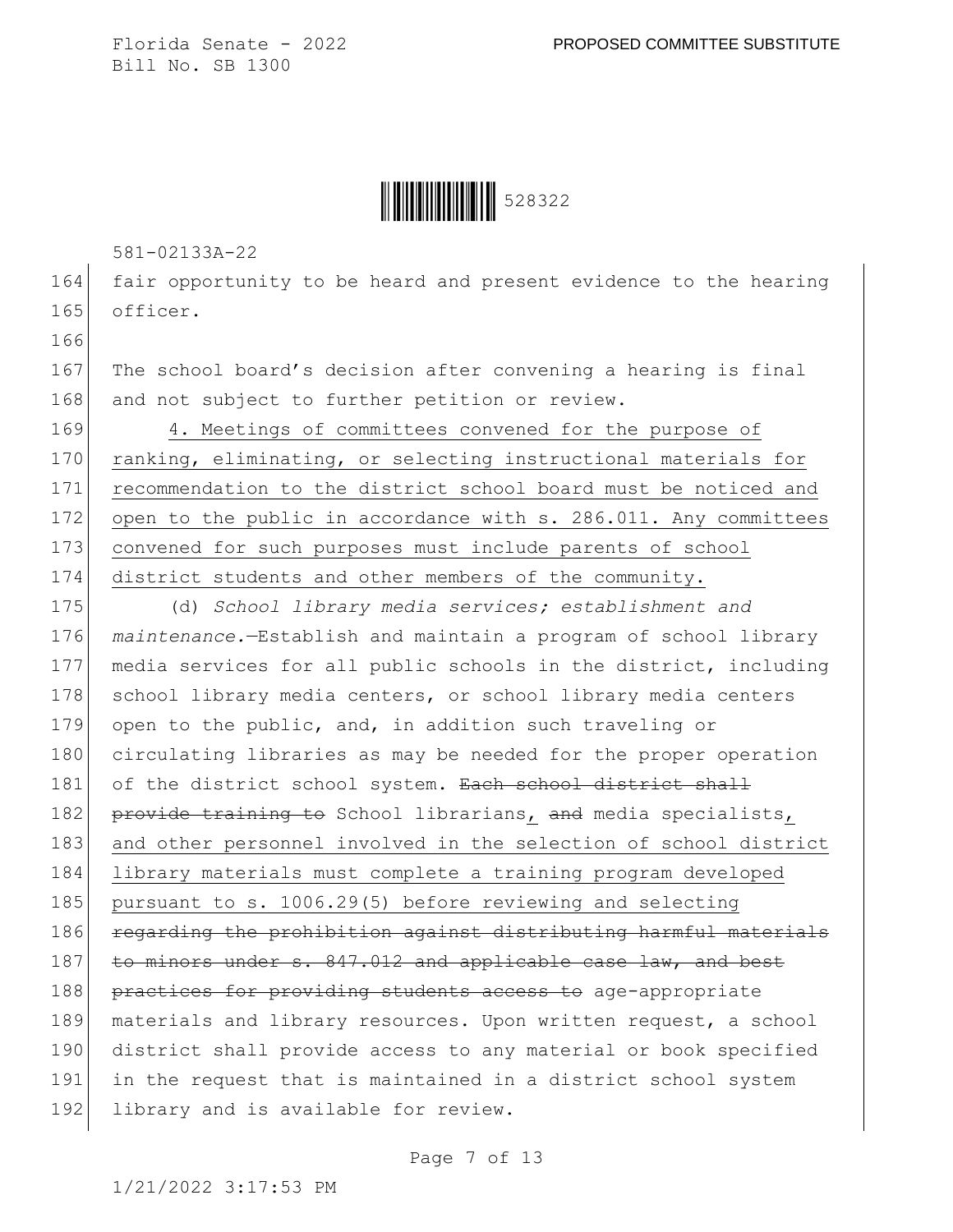## **│││││││││││││││** 528322

581-02133A-22

| 193 | 1. Each book made available to students through a school         |
|-----|------------------------------------------------------------------|
| 194 | district library media center or required as part of a booklist  |
| 195 | used in a classroom must be selected by a school district        |
| 196 | employee who holds a valid educational media specialist          |
| 197 | certificate, regardless of whether the book is purchased,        |
| 198 | donated, or otherwise made available to students.                |
| 199 | 2. Each district school board shall adopt procedures for         |
| 200 | developing library media center collections and post the         |
| 201 | procedures on the website for each school within the district.   |
| 202 | The procedures must:                                             |
| 203 | a. Require that book selections meet the criteria in s.          |
| 204 | $1006.40(3)(d)$ .                                                |
| 205 | b. Require consultation of reputable, professionally             |
| 206 | recognized reviewing sources and school community stakeholders   |
| 207 | for each selection.                                              |
| 208 | c. Provide for library media center collections based on         |
| 209 | reader interest, support of state academic standards and aligned |
| 210 | curriculum, and the academic needs of students and faculty.      |
| 211 | d. Provide for the regular removal or discontinuance of          |
| 212 | books based on, at a minimum, physical condition, rate of recent |
| 213 | circulation, alignment to state academic standards and relevancy |
| 214 | to curriculum, out-of-date content, and required removal         |
| 215 | pursuant to subparagraph (a) 2.                                  |
| 216 | 3. Each elementary school must publish on its website, in a      |
| 217 | searchable format prescribed by the department, a list of all    |
| 218 | materials maintained in the school library media center or       |
| 219 | required as part of a booklist used in a classroom.              |
| 220 | (e) Public participation. - Publish on its website, in a         |
| 221 | searchable format prescribed by the department, a list of all    |
|     |                                                                  |

Page 8 of 13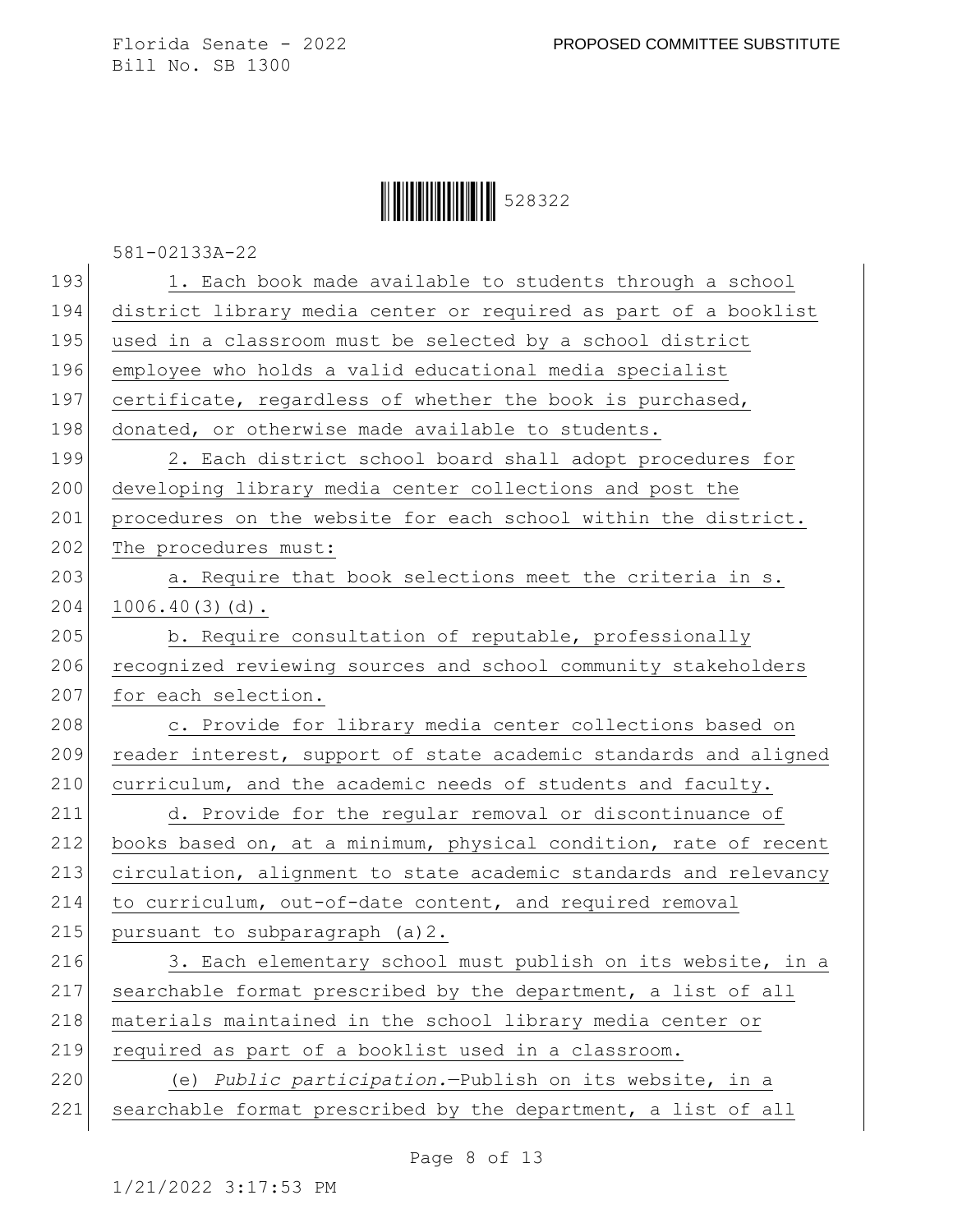## **│││││││││││││││** 528322

581-02133A-22

| 222 | instructional materials, including those used to provide         |
|-----|------------------------------------------------------------------|
| 223 | instruction required by s. 1003.42. Each district school board   |
| 224 | must:                                                            |
| 225 | 1. Provide access to all materials, excluding teacher            |
| 226 | editions, for public inspection and allow the public to copy,    |
| 227 | scan, duplicate, or photograph portions of original materials    |
| 228 | within the limits of fair use under the copyright laws of the    |
| 229 | United States pursuant to Title 17 of the United States Code,    |
| 230 | Pub. L. No. 94-653, 17 U.S.C. ss. 101 et seq. Access must be     |
| 231 | provided at least 30 days before any official action on such     |
| 232 | materials.                                                       |
| 233 | 2. Select, approve, adopt, or purchase all materials as a        |
| 234 | separate line item on the agenda and must provide a reasonable   |
| 235 | opportunity for public comment. The use of materials described   |
| 236 | in this paragraph may not be selected, approved, or adopted as   |
| 237 | part of a consent agenda.                                        |
| 238 | 3. Annually, beginning June 30, 2022, submit to the              |
| 239 | Commissioner of Education a report that identifies:              |
| 240 | a. Each material for which the school district received an       |
| 241 | objection pursuant to subparagraph (a)2. for the school year and |
| 242 | the specific objections thereto.                                 |
| 243 | b. Each material removed or discontinued as a result of an       |
| 244 | objection.                                                       |
| 245 | c. The grade level and course for which a removed or             |
| 246 | discontinued material was used, as applicable.                   |
| 247 |                                                                  |
| 248 | The department shall publish and regularly update a list of      |
| 249 | materials removed or discontinued as a result of an objection    |
| 250 | and disseminate the list to school districts for consideration   |

Page 9 of 13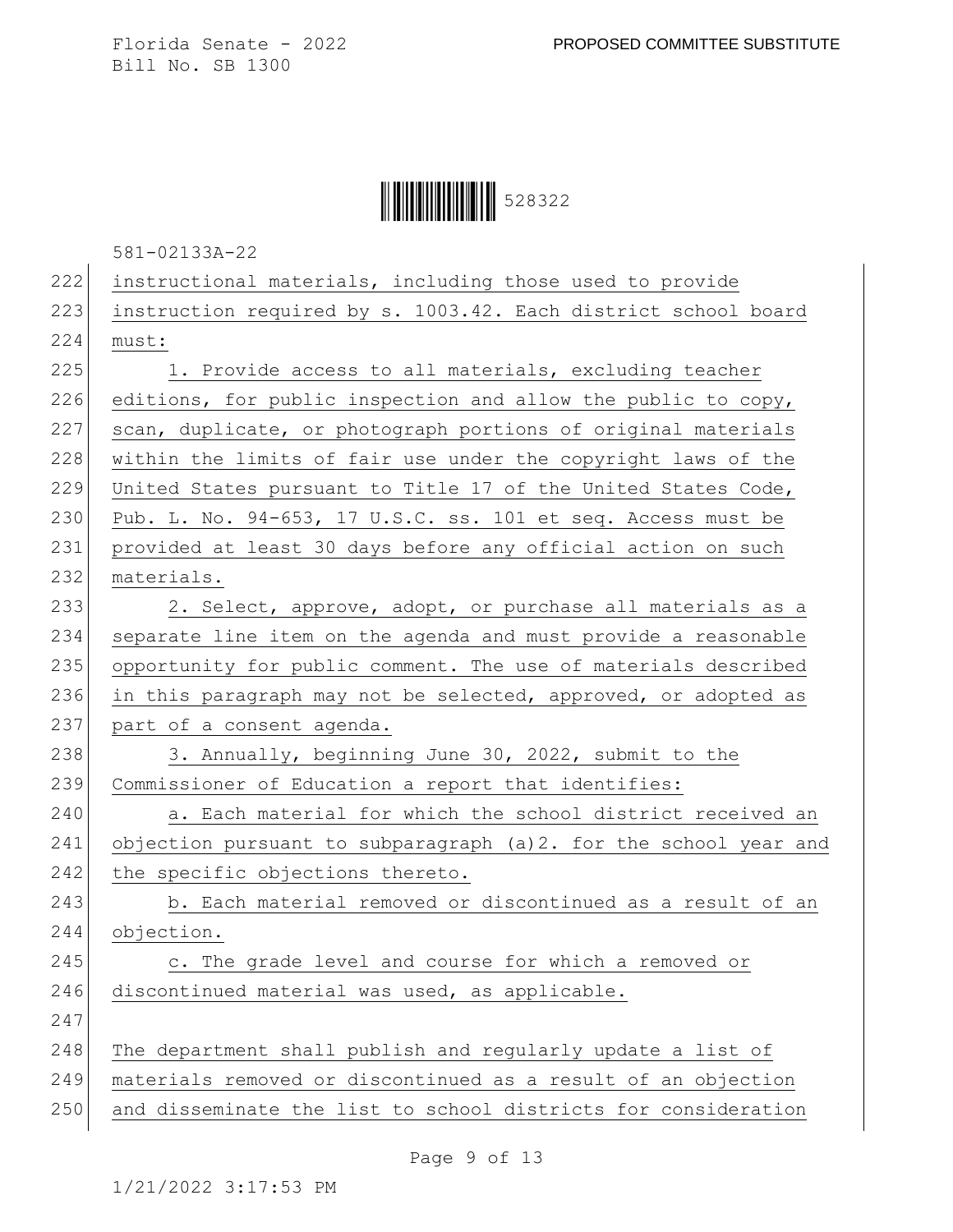## **││││││││││││││** 528322

581-02133A-22

251 in their selection procedures.

252 (4) SCHOOL PRINCIPAL.—The school principal has the 253 following duties for the management and care of instructional 254 materials at the school:

255 (a) *Proper use of instructional materials.*—The principal 256 shall assure that instructional materials are used to provide 257 instruction to students enrolled at the grade level or levels 258 for which the materials are designed, pursuant to adopted 259 district school board rule. The school principal shall 260 communicate to parents the manner in which instructional 261 materials are used to implement the curricular objectives of the  $262$  school.

263 (b) *Money collected for lost or damaged instructional*  264 *materials; enforcement.*—The school principal shall collect from 265 each student or the student's parent the purchase price of any 266 instructional material the student has lost, destroyed, or 267 unnecessarily damaged and to report and transmit the money 268 collected to the district school superintendent. The failure to 269 collect such sum upon reasonable effort by the school principal 270 may result in the suspension of the student from participation 271 in extracurricular activities or satisfaction of the debt by the 272 student through community service activities at the school site 273 as determined by the school principal, pursuant to policies 274 adopted by district school board rule.

275 (c) *Sale of instructional materials.*—The school principal, 276 upon request of the parent of a student in the school, shall 277 sell to the parent any instructional materials used in the 278 school. All such sales shall be made pursuant to rule adopted by 279 the district school board, and the principal shall annually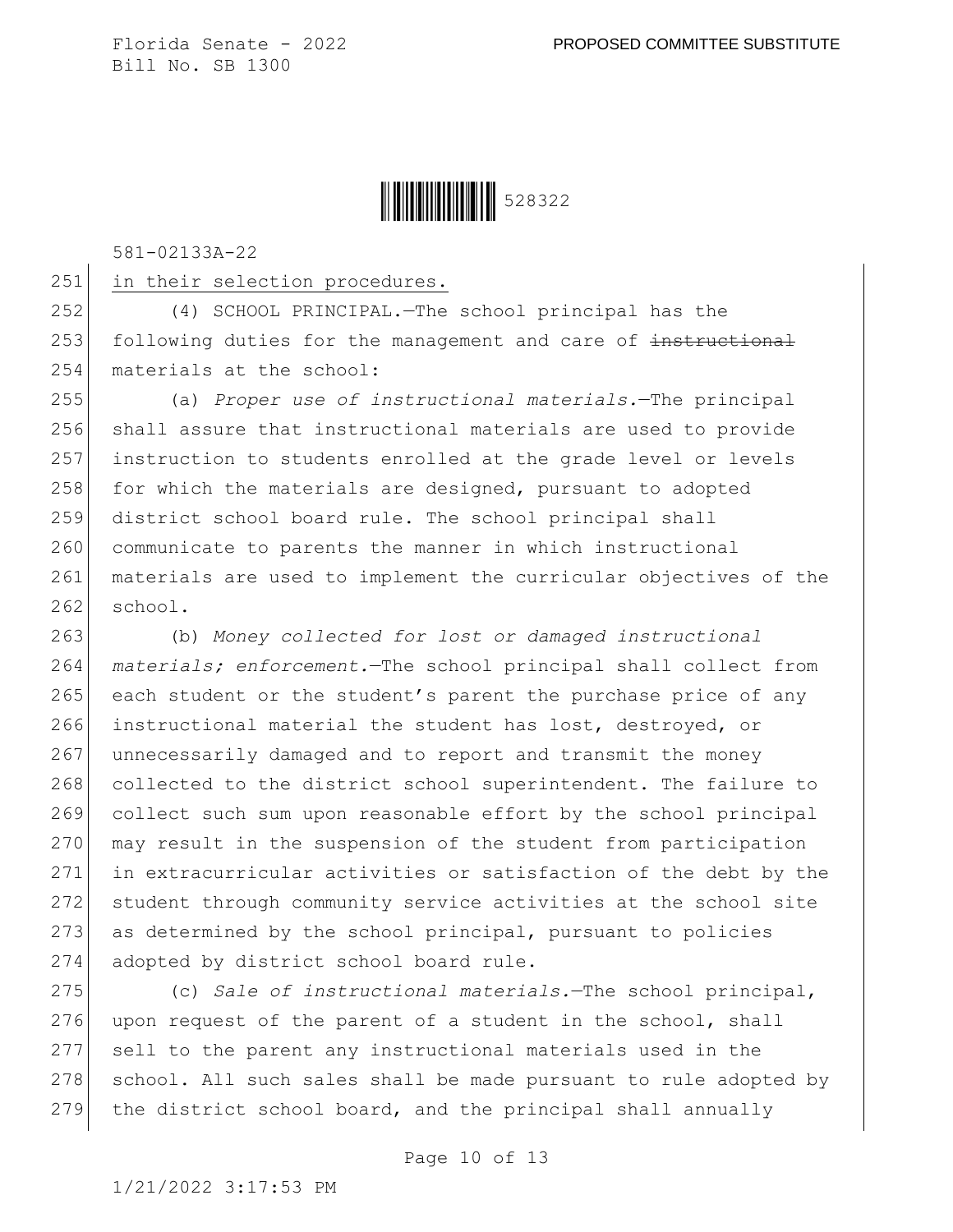## **│││││││││││││││** 528322

581-02133A-22

280 provide information to parents that they may purchase 281 instructional materials and how to purchase the materials.

282 (d) *Disposition of funds.*—All money collected from the 283 sale, exchange, loss, or damage of instructional materials shall 284 be transmitted to the district school superintendent to be 285 deposited in the district school board fund and added to the 286 district appropriation for instructional materials.

287 (e) *Accounting for instructional materials.*—Principals 288 shall see that all instructional materials are fully and 289 properly accounted for as prescribed by adopted rules of the 290 district school board.

 (f) *Selection of library media center materials.*—School principals are responsible for overseeing compliance with school 293 district procedures for selecting school library media center materials.

295 Section 4. Subsections (2) and (5) of section 1006.29, 296 Florida Statutes, are amended to read:

297 1006.29 State instructional materials reviewers. -

298 (2) For purposes of this part state adoption, the term "instructional materials" means items having intellectual content that by design serve as a major tool for assisting in the instruction of a subject or course. These items may be available in bound, unbound, kit, or package form and may consist of hardbacked or softbacked textbooks, electronic 304 content, consumables, learning laboratories, manipulatives, electronic media, and computer courseware or software. A publisher or manufacturer providing instructional materials as a single bundle shall also make the instructional materials 308 available as separate and unbundled items, each priced

Page 11 of 13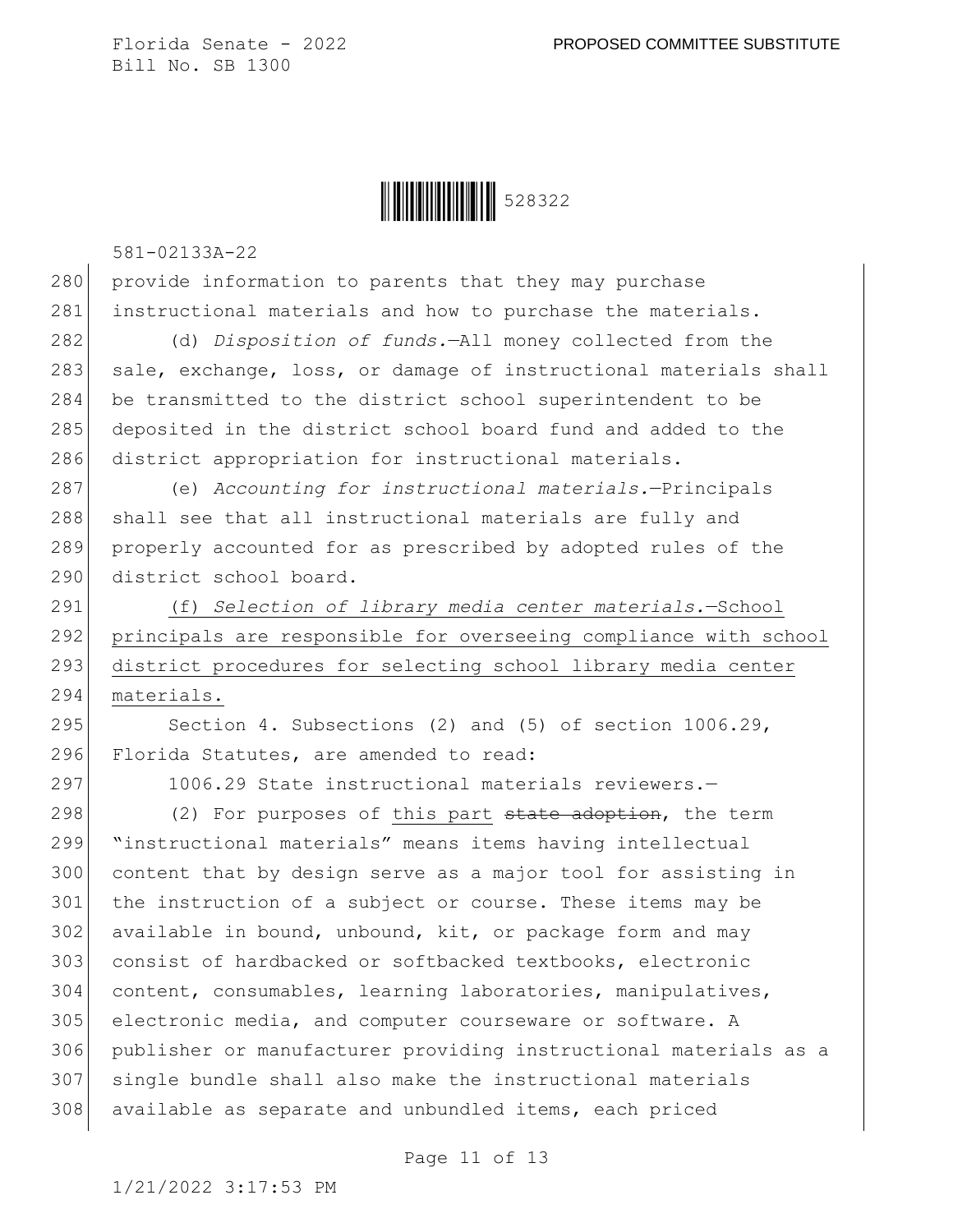**│││││││││││││││** 528322

581-02133A-22

309 individually. A publisher may also offer sections of state-310 adopted instructional materials in digital or electronic 311 versions at reduced rates to districts, schools, and teachers.

 $312$  (5) The department shall develop  $\alpha$  training programs 313 program for persons selected as state instructional materials 314 reviewers and school district reviewers of instructional 315 materials, including those used to provide instruction required 316 by s. 1003.42, and any materials maintained in the district 317 school library media centers or included on a reading list. The 318 programs program shall be structured to assist reviewers in 319 complying with the requirements of s. 1006.31(2) developing the 320 skills necessary to make valid, culturally sensitive, and 321 objective decisions regarding the content and rigor of 322 instructional materials. All persons serving as instructional 323 | materials reviewers must complete a the training program before 324 prior to beginning the review and selection process.

325 Section 5. Paragraph (b) of subsection (4) of section 326 1006.40, Florida Statutes, is amended to read:

327 1006.40 Use of instructional materials allocation; 328 instructional materials, library books, and reference books; 329 repair of books.-

 (4) Each district school board is responsible for the content of all materials used in a classroom or otherwise made available to students. Each district school board shall adopt rules, and each district school superintendent shall implement procedures, that:

335 (b) Provide a process for public review of, public comment 336 on, and the adoption of instructional materials, including those 337 instructional materials used to provide instruction required by